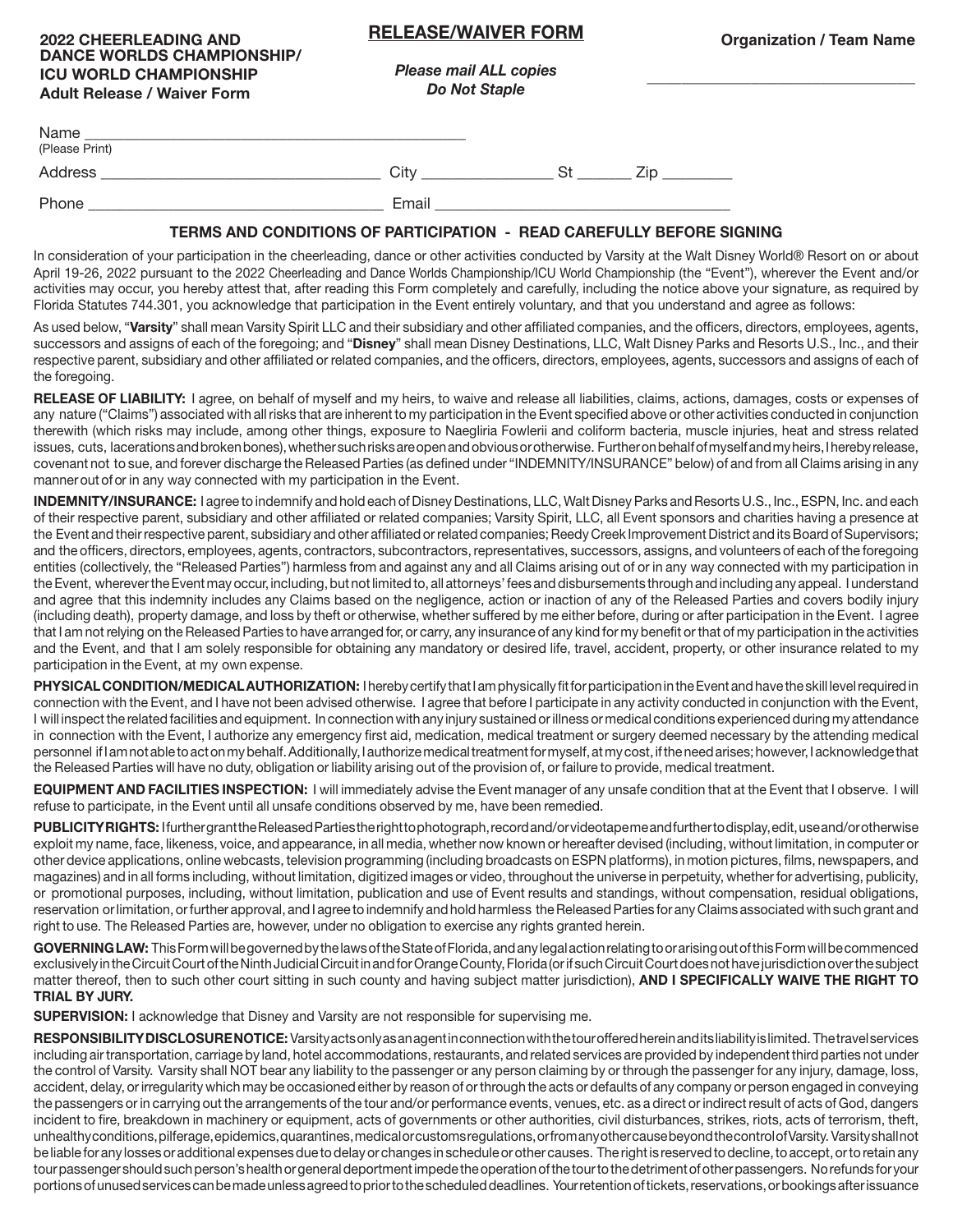Name \_\_\_\_\_\_\_\_\_\_\_\_\_\_\_\_\_\_\_\_\_\_\_\_\_\_\_\_\_\_\_\_\_\_\_\_\_\_\_\_\_\_\_\_\_\_\_\_\_

## (Please Print)

Organization/ Team Name

shall constitute a consent to the above and agreement on your part to convey the contents herein to your traveling companions. Payment of any deposit or final payment shall be deemed to constitute consent by each passenger to these terms. Baggage is carried at the owner's risk and baggage insurance is strongly recommended. It is also recommended that each participant in this tour have his or her own attorney review this RESPONSIBILITY DISCLOSURE NOTICE before indicating his or her consent by signing this consent form. Nothing in this paragraph is intended to or shall affect in any way the respective rights or relationship between Varsity and any person other than the passenger and any person claiming by or through the passenger.

**MEDICAL RELEASE:** I authorize Disney and/or Varsity to procure at my expense, any medical care reasonably required by me during my visit at hospitals or facilities chosen by Disney and/or Varsity. I have listed below any medication that I am currently taking. I will ensure that I bring the medication with me to the *Walt Disney World*® Resort and that I am responsible for taking the medication. I have also listed below any medications I am allergic to.

**COVID-19 AND ANY OTHER COMMUNICABLE OR INFECTIOUS DISEASE – LIABILITY WAIVER, CLASS-ACTION WAIVER, BINDING ARBITRATION, AND OTHER PROVISIONS:** By arranging to participate in the Event at the Walt Disney World® Resort and in consideration thereof, and in consideration for being able to visit and/or participate in attractions, transportation, and activities at the Walt Disney World® Resort, I agree, understand, and acknowledge, on my own behalf and on behalf of any individual who uses a ticket, pass, or reservation made by me, as follows (collectively, the "COVID-19 and Other Communicable/Infectious Disease Provision"):

**Assumption Of Risk:** I acknowledge that an inherent risk of exposure to the disease COVID-19 (as defined by the World Health Organization and any strains, variants, or mutations thereof) and SARS-CoV-2 (the virus that can cause COVID-19) (collectively, "COVID-19"), and any other communicable or infectious disease, exists in any public place where people are present. "Communicable disease" means any disease or illness caused by microorganisms such as bacteria, viruses, parasites, or fungi that can be spread, directly or indirectly, from one person to another. "Infectious disease" means any disease or illness caused by microorganisms such as bacteria, viruses, parasites, or fungi that enter the body, multiply, and can cause an infection. COVID-19 is an extremely contagious communicable disease that can lead to severe illness and death. No precautions can eliminate the risk of exposure to COVID-19, and the risk of exposure applies to everyone. According to the Centers for Disease Control and Prevention ("CDC"), older adults (people 65 years and older) and people of any age who have underlying medical conditions might be at higher risk for severe illness and death from COVID-19. I acknowledge that the risk of exposure to COVID-19 and any other communicable or infectious disease includes the risk that I will expose others that I later encounter, even if I am not experiencing or displaying any symptoms of illness myself. By visiting and/or participating in attractions, transportation, and activities at the Walt Disney World® Resort, I agree to voluntarily assume any and all risks in any way related to exposure to COVID-19 and any other communicable or infectious disease, including illness, injury, or death of myself or others, and including without limitation, all risks based on the sole, joint, active or passive negligence of any of the Released Parties, named above. I acknowledge that my visit and participation are entirely voluntary.

**Waiver:** On my own behalf and on behalf of my heirs, executors, personal representatives, administrators, and assigns, agree to forever waive, covenant not to sue, release, and discharge the Released Parties, named above, from any and all Claims, arising out of or in any way relating to exposure to COVID-19 and any other communicable or infectious disease during my visit to and/or participation in attractions, transportation, and activities at the Walt Disney World® Resort. This waiver of liability and the assumption of risk set forth above is intended to be as broad and inclusive as is permitted by law.

**Acknowledgment Of Assumption Of Risk And Waiver By Other Users:** I attest, acknowledge, and agree that any individual for whom I have bought a ticket or pass or made a reservation or who uses a ticket, pass, or reservation made by me has independently and carefully read this COVID-19 and Other Communicable/Infectious Disease Provision and has knowingly and independently acknowledged and agreed to all its provisions, including without limitation (1) to voluntarily assume any and all risks in any way related to exposure to COVID-19 and any other communicable or infectious disease, including illness, injury, or death of himself, herself, or others, and including without limitation, all risks based on the sole, joint, active or passive negligence of any of the Released Parties, named above, and (2) to agree, on his or her own behalf and his or her heirs, executors, personal representatives, administrators, and assigns, to forever waive, covenant not to sue, release, and discharge the Released Parties, named above, from any and all Claims, arising out of or in any way relating to exposure to COVID-19 and any other communicable or infectious disease during his or her visit to and/or participation in attractions, transportation, and activities at the Walt Disney World® Resort.

**Third-Party Beneficiaries**: I acknowledge and agree that any individual for whom I have bought a ticket or pass or made a reservation or who uses a ticket, pass, or reservation made by me is and is intended to be a third-party beneficiary of that ticket, pass, or reservation made by me.

**Waiver of California Civil Code § 1542:** I acknowledge and agree that I am familiar with, understand, and do waive any rights and benefits of the provisions of Section 1542 of the California Civil Code, and any similar provisions of other jurisdictions, which provides that:

**A general release does not extend to claims that the creditor or releasing party does not know or suspect to exist in his or her favor at the time of executing the release and that, if known by him or her, would have materially affected his or her settlement with the debtor or released party.**

**Indemnity/Insurance:** On my own behalf and on behalf of my heirs, executors, personal representatives, administrators, and assigns, I agree to indemnify and hold each of the Released Parties harmless from and against any and all Claims made or incurred by anyone, including myself, and any individual who uses a ticket, pass, or arrangement made by me, arising out of or in any way relating to my purchase of an admission ticket(s) or pass(es) and/or my making of a reservation(s), and subsequent visit to and/or participation in attractions, transportation, and activities at the Walt Disney World® Resort and arising out of any and all risks described above in the section titled Assumption of Risk or in any other way related to exposure to COVID-19 and any other communicable or infectious disease, wherever such activities may occur and whether suffered before, during, or after such participation. My indemnification obligations shall include, without limitation, all attorneys' fees and costs incurred by any of the Released Parties through and including any appeals. I understand and agree that I am not relying on the Released Parties to have arranged for, or carry, any insurance of any kind for my benefit relative to my visit to and/or participation in attractions, transportation, and activities at the Walt Disney World® Resort, and that I am solely responsible for obtaining any mandatory or desired life, travel, accident, property, or other insurance related to my visit to and/or participation in attractions, transportation, and activities at the Walt Disney World® Resort, at my own expense.

**Binding Arbitration: I AGREE THAT, UPON ELECTION BY EITHER PARTY, ANY DISPUTE, CLAIM, OR CONTROVERSY ARISING UNDER OR RELATING IN ANY WAY TO THIS COVID-19 AND OTHER COMMUNICABLE/INFECTIOUS DISEASE PROVISION OR EXPOSURE TO COVID-19 AND ANY OTHER COMMUNICABLE OR INFECTIOUS DISEASE DURING MY VISIT TO AND/OR PARTICIPATION IN ATTRACTIONS, TRANSPORTATION, AND ACTIVITIES AT THE WALT DISNEY WORLD® RESORT, NOW OR IN THE FUTURE, WILL BE RESOLVED BY BINDING ARBITRATION. CLAIMS SUBJECT TO ARBITRATION INCLUDE COUNTERCLAIMS, CROSS CLAIMS, THIRD PARTY CLAIMS, INTERPLEADERS, OR ANY OTHER CLAIMS, WHATEVER THE CAUSE(S) OF ACTION ASSERTED (INCLUDING CLAIMS**